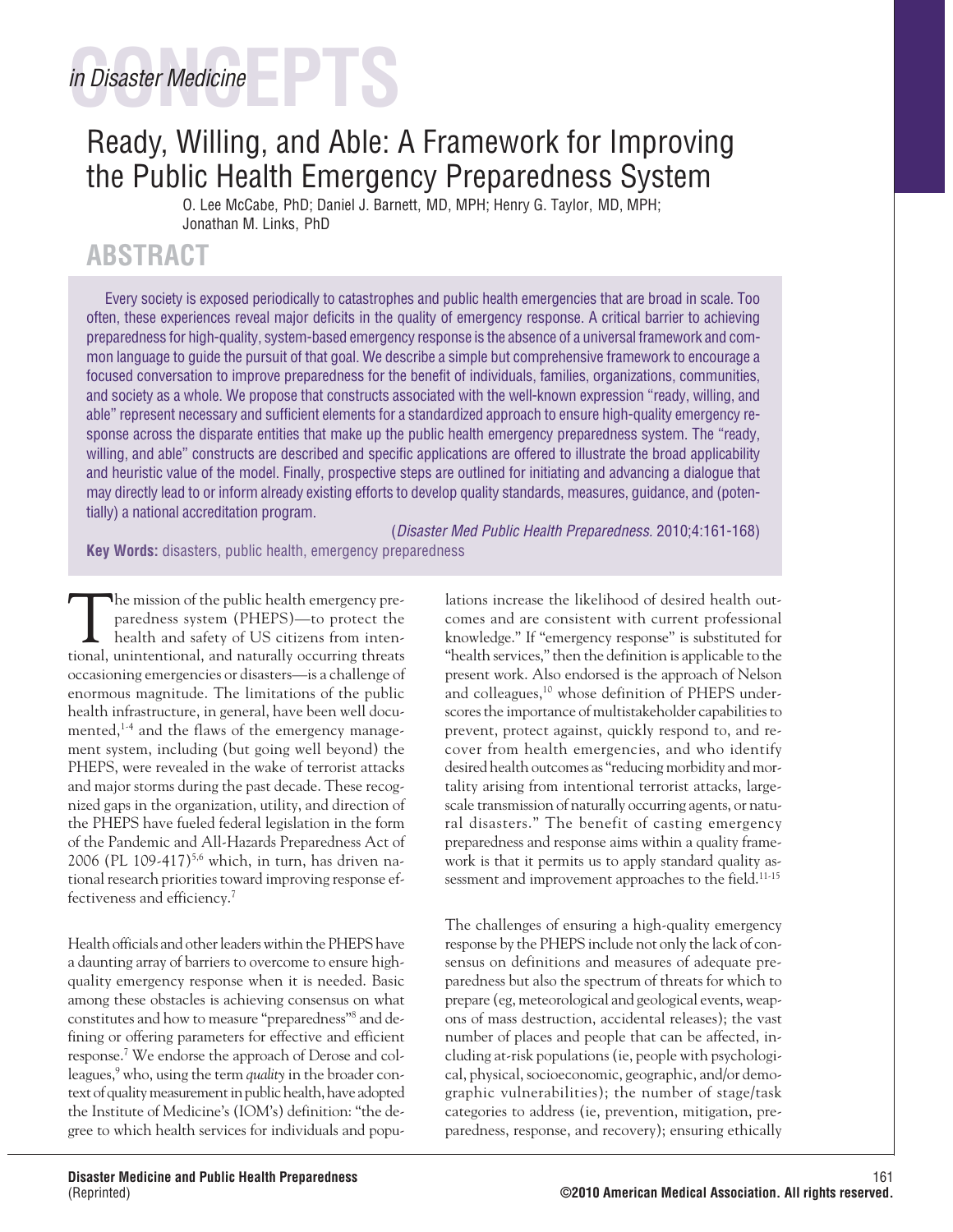#### **Improving PHEPS**

## **FIGURE**

**ABLE READY WILLING PROBABILITY OF A QUALITY RESPONSE Probability of high-quality response as a function of overlapping constructs of the Johns Hopkins "ready, willing, and able" framework for preparedness improvement.**

sound decision-making processes for the allocation of potentially scarce public health response resources<sup>16</sup>; compliance with prevailing laws (including any changes with emergency declarations); the volume and variety of organizations to coordinate (eg, public and private, federal, state, local); the range of assets required to meet diverse needs; and the diversity of staff roles, positions, and capabilities to manage within and across those organizations (eg, administrators, frontline responders, support personnel). An added dimension of complexity arises when global pandemics and disasters demand interoperable crosscultural and transnational communication and response and compliance with global legal and regulatory mechanisms.

National plans for emergency preparedness and response presume that the personnel of local health departments will play a vital role in public health emergencies, and considerable progress has been made in identifying the core competencies for training the disaster workforce.17-19 Data from at least 2 surveys suggest, however, that many health department workers are unlikely to report to duty under emergency circumstances.20-22 Concerns among health officials about the adequacy of response have become so great that some states (eg, Maryland, South Carolina) have enacted laws that authorize license revocations, fines, and even imprisonment for health care professionals who disobey orders to work during public health emergencies.<sup>23</sup>

If the PHEPS is to prove capable of responding appropriately to the inevitable threats it will face, and if it is to rely on nonpunitive measures to achieve that capability, then it will need to bridge structural and functional schisms among the individuals, organizations, and communities of which it is composed. A "language barrier" exists that prevents the discussion

and development of a unified approach to preparedness that could dissolve boundaries and be applicable to the diverse constituencies that make up the PHEPS. We believe that a common framework is needed to identify, organize the pursuit of, take action on, and evaluate the determinants of system attributes for increasing the likelihood of high-quality response. It would seem that the ideal framework for guiding such efforts should meet (minimally) 4 prerequisites; it should be *comprehensible in concept*, conveying in straightforward terms the parameters of preparedness, *comprehensive in application*, encouraging utilization across all component entities of the PHEPS, *productive as a heuristic*, promoting fruitful dialogue and scientific inquiry that tests and validates the model, and ultimately *generative of quality standards*, permitting cross-stakeholder assessment and improvement of criteria for competent emergency response. We offer for consideration a candidate model that we believe maps well with those specifications.

### **READY, WILLING, AND ABLE: A FRAMEWORK FOR PREPAREDNESS IMPROVEMENT**

We propose that the commonplace expression "ready, willing, and able" (RWA) represents a simple, easily understandable framework for planning, implementing, and evaluating efforts to ensure highqualityindividualandorganizationalresponsestopublichealthemergencies. This catchphrase has been used in the nursing literature for leadership succession planning<sup>24</sup> and for workplace redesign,<sup>25</sup> but, save for the title of proposed but never enacted federal legislation,<sup>26</sup> has not been applied systematically in the context of disaster preparedness. The above examples suggest the bridging relevance of RWA to individual, organizational, and governmental engagement; however, preparation of the public healthworkforce for emergency response to date has nearly exclusively focused, conceptually and operationally, on issues related to ability to respond. Ofimportance, explicit separation of *ability* to respond and*willingness* to respond is a relatively recent and useful phenomenon.27,28 Thus far, the concept of*readiness*to respond has been used imprecisely, often to convey a general state of preparedness.We propose that readiness to respond actually holds vital, multidimensional, yet mostly underarticulated, meaning or meanings that, when combined with the factors associated with willingness and ability, completes a robust model for understanding and increasing the likelihood of high-quality emergency preparedness and response at every level of the PHEPS.

As shown in the Figure, we conceptualize our RWA framework as 3 equal-sized circles, each representing 1 of the 3 construct domains. The fact that the 3 circles are of equal size is meant to indicate their equivalent importance. A highquality response occurs when the overlap among the 3 constructs is maximized, because potential for high-quality preparedness can be actualized only within this intersecting area.

### **RWA Constructs: Their Meanings and Relevance**

We offer here working definitions of the RWA constructs. We begin with ability, the most understood and used of the terms, and end with readiness.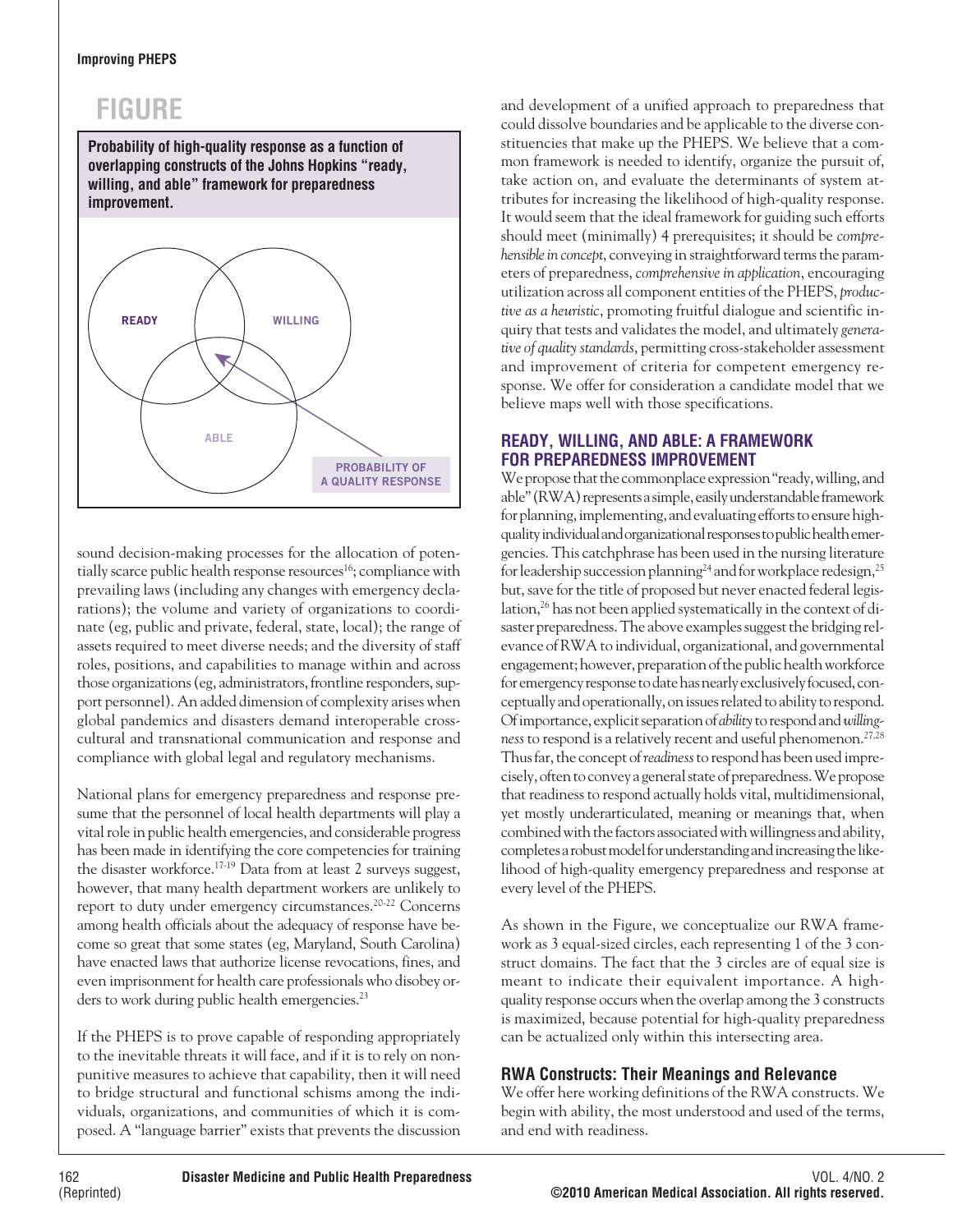### *Ability to Respond*

*Ability* refers to the actual operational power (ie, skill, knowhow) of an individual, organization, or community to perform a task if the requisite external circumstances require and allow it. The quality of performance may be inferred from actions observed during and following incidents. Numerous other attributes of performance (and its potential) cluster around this construct, including knowledge, competencies, and proficiencies. It encompasses both innate aptitudes and traits, as well as learned and modifiable capabilities such as that which may be gained by an emergency workforce through education, training, and other preparatory experiences. This domain is primarily a function of the cognitive and behavioral dimensions of preparedness.

### *Willingness to Respond*

*Willingness* refers to the state of being inclined or favorably predisposed in mind, individually or collectively, toward specific responses. Numerous personal and contextual factors may contribute to the development of a willing responder. Individual staff members of a given organization and the staffs across multiple organizations in a community will hold a set of beliefs, understandings, and role perceptions that will factor strongly into response probability and performance. Presumably, training experiences that establish confidence in an individual's abilities to provide a competent response are correlated with becoming willing (or motivated) to provide those responses. In a PHEPS response context, the willingness or motivation of health providers to report to work during emergencies has been found to be scenario specific<sup> $27,29$ </sup> and influenced by an array of risk perception modifiers apart from the actual hazard.20-22,30 Willingness and likelihood of emergency response are also a function of sociological factors such as trusted relationships, political imperatives, and partnership reciprocity.31-33 While involving mediating cognitive/attitudinal elements, this domain is primarily a function of the emotional/affective dimension of preparedness.34,35

### *Readiness to Respond*

*Readiness* is a composite construct in our framework, indicating that an individual or collective of individuals, agencies, and so forth is available for prompt action, service, or duty, and an individual or collective possesses the human and material resources necessary for timely responses. The first part of our definition conveys the explicit meaning of potential for quick, functional response; the second part offers an implicit notion of structural supports that actually enable timely, purposeful responses. Thus, at the agency and system levels, readiness represents characteristics of the "staff, structure, and stuff" (beyond simple ability and willingness) that ultimately enable a high-quality response (eg, adequate and appropriate plans, policies, personnel, equipment, supplies). At the individual, family, and small-group levels, examples of the "structure" and "stuff" of readiness include personal/family preparedness plans and provisions (eg, water, food, preparedness kits). At the community level, leadership, planning, defined roles, resources, and coordinated plans for resource deployment translate to a culture of preparedness. At the systems level, readiness is exemplified by interoperative communications capability facilitated by 2-way radios and shared data systems (eg, a Web-based emergency operations center management and information system).

### **Interactive, Multilevel Influence of the RWA Constructs**

Equally necessary in ensuring effective response, the construct domains and their constituent elements overlap, interact, and potentiate effects throughout the PHEPS. For example, training and experience not only improve ability but, by increasing familiarity with anticipated or actual scenarios, also increase the likelihood of immediate performance by individuals, communities, and organizations.<sup>11,36-38</sup> The 3 preparation domains of the RWA framework are seen as addressing both capacity and capability dimensions of the PHEPS. For example, readiness and willingness tie into system capacity (eg, surge capacity), whereas ability relates directly to capability in the course of response. In this regard, capability is predicated on sufficient capacity to perform these response activities in the first place. Our basic assumption is that synthesis of the RWA constructs, applied across multiple points of leverage in the PHEPS, will determine the probability of coordinated, comprehensive, and competent emergency response.

### **COMPREHENSIVE APPLICABILITY AND UTILITY**

The practical utility of any conceptual model is dependent, in part, on the scope of its potential usefulness. Accordingly, to illustrate the broad relevance of the RWA framework, we apply it across the PHEPS constituents offered by the IOM<sup>2</sup>: governmental public health infrastructure, homeland security and public safety, academia, the health care delivery system, businesses, and communities.

### **General PHEPS Application**

Table 1 provides a summary of the definitions of the RWA constructs along with preparedness criteria as they might be implemented across components of the PHEPS. The far left column lists the (IOM) entities of the PHEPS, with the cells at column/ row intersections providing sample RWA preparedness criteria that may apply to the entities. This matrix approach is similar to the use of the Haddon matrix in emergency planning, a process we have described elsewhere.<sup>40,41</sup> For example, families, as vital constituents of communities, would demonstrate that they are implementing readiness by possessing the kinds of resources and assets mentioned earlier (eg, emergency preparedness plans with predetermined evacuation routes and meeting places identified, a list of emergency telephone numbers, "grab and go" kits containing water, nonperishable food supplies, and a radio with extra batteries). Note that family members may have volunteered for community emergency response teams (thereby implying willingness to participate in preparedness activities) or participated successfully in CPR training (thereby gaining valuable skills and ability), but they would not necessarily be fully prepared without meeting the separate criteria associated with readiness.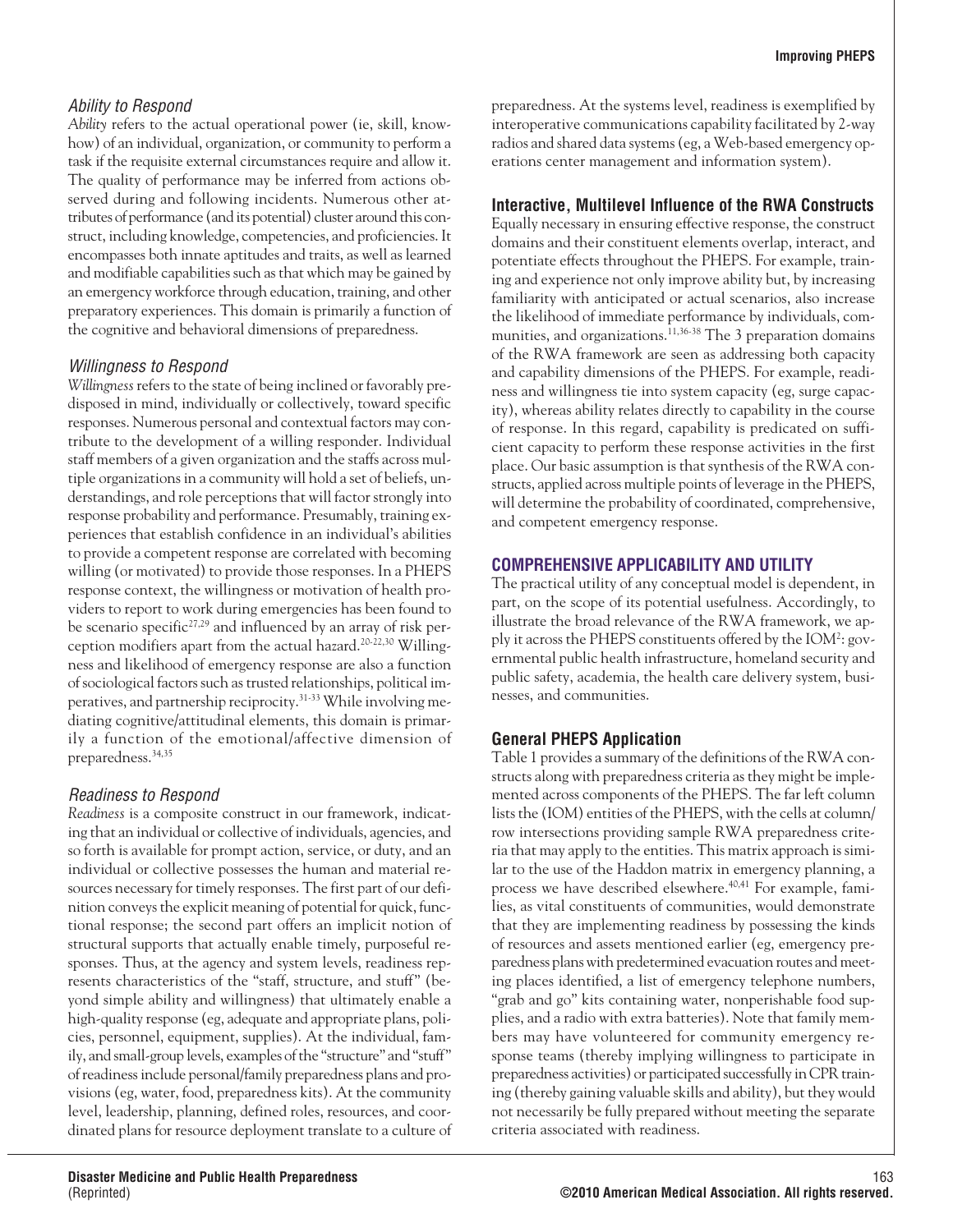## **TABLE 1**

| Definitions of RWA Constructs With Application to Component Entities of the PHEPS                                                                                                                                                                                                                                                                                                                            |                                                                                                                                                                                                                                                                                                                                                                      |                                                                                                                                                                                                                                                                                          |                                                                                                                                                                                                                      |  |  |
|--------------------------------------------------------------------------------------------------------------------------------------------------------------------------------------------------------------------------------------------------------------------------------------------------------------------------------------------------------------------------------------------------------------|----------------------------------------------------------------------------------------------------------------------------------------------------------------------------------------------------------------------------------------------------------------------------------------------------------------------------------------------------------------------|------------------------------------------------------------------------------------------------------------------------------------------------------------------------------------------------------------------------------------------------------------------------------------------|----------------------------------------------------------------------------------------------------------------------------------------------------------------------------------------------------------------------|--|--|
|                                                                                                                                                                                                                                                                                                                                                                                                              | <b>Ready</b>                                                                                                                                                                                                                                                                                                                                                         | Willing                                                                                                                                                                                                                                                                                  | Able                                                                                                                                                                                                                 |  |  |
| <b>PHEPS components</b>                                                                                                                                                                                                                                                                                                                                                                                      | The status of being available for<br>prompt functional response, action,<br>or service, by virtue of possessing<br>the structural supports and re-<br>sources to enable such timely re-<br>sponses; poised and equipped                                                                                                                                              | The status of being inclined or favorably<br>disposed in mind toward specific re-<br>sponses; motivated and confident                                                                                                                                                                    | The status of having the operational<br>knowledge and skills to per-<br>form a task successfully, if the<br>necessary external circum-<br>stances require and allow it;<br>trained and competent                     |  |  |
|                                                                                                                                                                                                                                                                                                                                                                                                              | Sample Markers for RWA Constructs Applied to PHEPS Components                                                                                                                                                                                                                                                                                                        |                                                                                                                                                                                                                                                                                          |                                                                                                                                                                                                                      |  |  |
| <b>Governmental Public Health Infrastructure</b>                                                                                                                                                                                                                                                                                                                                                             |                                                                                                                                                                                                                                                                                                                                                                      |                                                                                                                                                                                                                                                                                          |                                                                                                                                                                                                                      |  |  |
| Local, state, regional, and national public<br>health agencies, including local and state<br>health departments and CDC                                                                                                                                                                                                                                                                                      | Preestablished vertical and horizontal<br>alliances among system's emer-<br>gency agencies; interagency mutual<br>aid agreements with interoperable<br>communication tested and up-<br>graded regularly; telephone trees<br>and transportation schemes to<br>bring staff to work                                                                                     | Agency staff willing to respond to emer-<br>gency events (affidavits and surveys<br>indicating intent, validated by drills or<br>actual response); voluntary attendance<br>at trainings and exercises; personal<br>participation in community prepared-<br>ness programs, Red Cross, etc | Agency staff trained in NIMS,<br>CBRNE, and PFA                                                                                                                                                                      |  |  |
| Media                                                                                                                                                                                                                                                                                                                                                                                                        |                                                                                                                                                                                                                                                                                                                                                                      |                                                                                                                                                                                                                                                                                          |                                                                                                                                                                                                                      |  |  |
| Print, radio, television, and Internet<br>(Twitter, smart phones and Net 2.0+,<br>SMS text messaging, and World Wide<br>Web, etc)                                                                                                                                                                                                                                                                            | Media outlets with appropriate<br>capacity and capability for timely<br>risk communication to the public;<br>content based on information from<br>public health agencies; advisors<br>available from public health sector                                                                                                                                            | Media leadership and frontline workers<br>demonstrating that they have adopted<br>or are willing to adopt values inherent<br>in a risk communication approach<br>that balances facts and uncertainty                                                                                     | Media representatives having the<br>skills to deliver messages con-<br>sonant with CDC risk commu-<br>nication guidance                                                                                              |  |  |
| <b>Homeland Security</b>                                                                                                                                                                                                                                                                                                                                                                                     |                                                                                                                                                                                                                                                                                                                                                                      |                                                                                                                                                                                                                                                                                          |                                                                                                                                                                                                                      |  |  |
| DHS, FEMA, Army, Navy, Air Force, other<br>uniformed services<br>and Public Safety<br>Municipal and state police; county sheriffs,<br>private security, National Guard; municipal,<br>county, state, and Federal Emergency<br><b>Management Agency</b>                                                                                                                                                       | Preestablished vertical and horizontal<br>alliances among system's emer-<br>gency agencies; having interagency<br>mutual aid agreements with in-<br>teroperable communication; having<br>telephone trees and transportation<br>schemes to bring staff to work                                                                                                        | Survey data indicating high percentage of<br>agency staff willing to respond to<br>emergency events (ideally validated<br>by actual response); voluntary atten-<br>dance at trainings and exercises                                                                                      | Agency staff trained in NIMS,<br>CBRNE, PFA                                                                                                                                                                          |  |  |
| Academia                                                                                                                                                                                                                                                                                                                                                                                                     |                                                                                                                                                                                                                                                                                                                                                                      |                                                                                                                                                                                                                                                                                          |                                                                                                                                                                                                                      |  |  |
| Schools of public health (including Centers for Available infrastructure to develop and Faculty motivated to develop and teach<br>Public Health Preparedness sites), medi-<br>cine, nursing, and allied health sciences;<br>higher education (eg, public and private<br>systems; colleges and universities, com-<br>munity colleges, and professional schools);<br>pre-K to vocational and technical schools | support just-in-case and just-in-<br>time training; faculty who have<br>arranged to be subject matter<br>experts                                                                                                                                                                                                                                                     | courses; faculty who have approached<br>public health and public safety agen-<br>cies, offering their services                                                                                                                                                                           | Faculty with abilities in the compe-<br>tency domains being taught;<br>faculty able to provide subject<br>matter expertise                                                                                           |  |  |
| <b>Health Care Delivery System</b>                                                                                                                                                                                                                                                                                                                                                                           |                                                                                                                                                                                                                                                                                                                                                                      |                                                                                                                                                                                                                                                                                          |                                                                                                                                                                                                                      |  |  |
| Local health departments, teaching hospitals,<br>community hospitals, outpatient clinics,<br>independent practitioners                                                                                                                                                                                                                                                                                       | Hospitals and medical facilities meet<br>(or have appropriate corrective<br>actions to meet) benchmark 5 set<br>forth by SEARO/WHO to ensure<br>facility safety and resilience by miti-<br>gating impact of disasters on func-<br>tionality (eg, impact from structural<br>damage, loss of equipment and<br>supplies, loss of staff, surge<br>volume <sup>39</sup> ) | Hospital leadership makes public state-<br>ments of support; ensures functional<br>capacity of facility in disaster contexts                                                                                                                                                             | Hospitals provide uninterrupted,<br>urgently needed health services<br>on a regular basis; staff mem-<br>bers attend training; leadership<br>attends seminars (and knows)<br>the jargon)                             |  |  |
| <b>Businesses</b>                                                                                                                                                                                                                                                                                                                                                                                            |                                                                                                                                                                                                                                                                                                                                                                      |                                                                                                                                                                                                                                                                                          |                                                                                                                                                                                                                      |  |  |
| Employers, businesses and merchants, not-<br>for-profit entities, individual partnerships,<br>corporations                                                                                                                                                                                                                                                                                                   | Formal emergency and continuity of<br>operation plans; key documents<br>(eg, emergency policies and proce-<br>dures) maintained in fireproof/<br>waterproof containers; organization<br>enhances readiness via company-<br>wide exercises/drills; disaster-<br>specific policies/procedures                                                                          | Business willing to distribute assets (eg.<br>water, food); personnel volunteering<br>to aid in emergency response                                                                                                                                                                       | All personnel have participated in<br>basic and applied PSA training<br>programs; know where to turn<br>for specialized advice, counsel,<br>and support                                                              |  |  |
| <b>Communities</b>                                                                                                                                                                                                                                                                                                                                                                                           |                                                                                                                                                                                                                                                                                                                                                                      |                                                                                                                                                                                                                                                                                          |                                                                                                                                                                                                                      |  |  |
| Individual citizens, families, formal and<br>informal social groups, community-based<br>organizations, FBOs                                                                                                                                                                                                                                                                                                  | Tested emergency preparedness plans Enrollment in CERT teams; sign up for<br>with evacuation routes and prede-<br>termined meeting places; families<br>with emergency telephone num-<br>bers, "grab and go" kits with water,<br>nonperishable food supplies, radio<br>with extra batteries, etc                                                                      | classes (whether attend or not);<br>discussion with peers; write letters<br>to editor, blogs, etc                                                                                                                                                                                        | Received preparedness training;<br>certified in appropriate first aid<br>and emergency procedures<br>such as AED, 9-1-1, "stop-<br>drop-roll"; know where to turn<br>for specialized advice, counsel,<br>and support |  |  |
|                                                                                                                                                                                                                                                                                                                                                                                                              |                                                                                                                                                                                                                                                                                                                                                                      |                                                                                                                                                                                                                                                                                          |                                                                                                                                                                                                                      |  |  |

AED, automated external defibrillation; CBRNE, chemical, biological, radiological, nuclear explosive; CDC, Centers for Disease Control and Prevention; CERT, community emergency response teams; DHS, Department of Homeland Security; FBOs, faith-based organizations; FEMA, Federal Emergency Management Agency; NIMS, National Incident Management System; PFA, psychologicalfirst aid; PHEPS, public health emergency preparedness system; RWA, ready,willing, and able; SEARO/WHO, South-East Asia Regional Office/World Health Organization.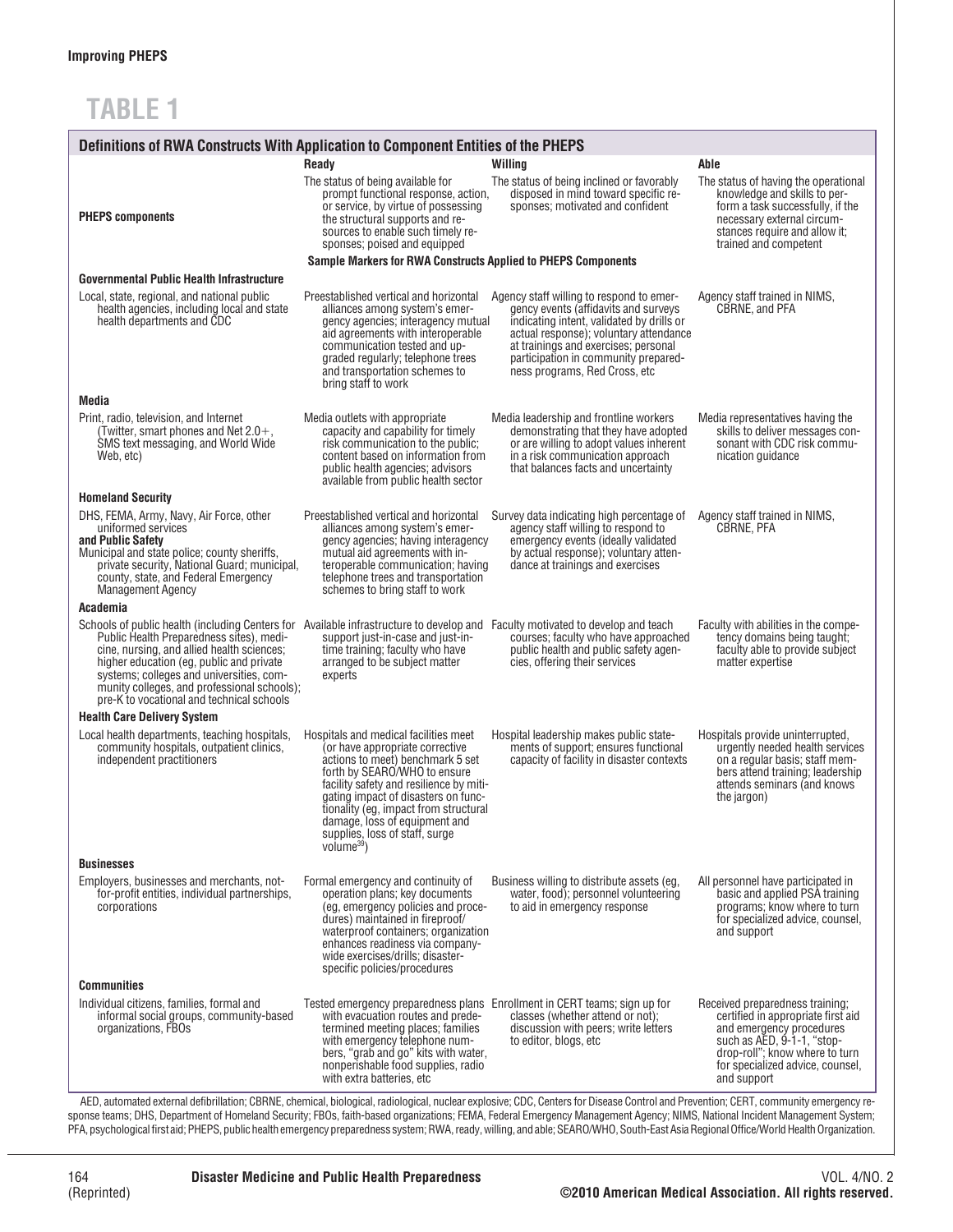We believe that the RWA model is potentially useful beyond the PHEPS, including potential application to the overall National Infrastructure Protection Plan (NIPP) of the Department of Homeland Security under which critical infrastructure and key resources are identified in 18 sectors, including the health care and public health sectors.<sup>42</sup> In this regard, the RWA framework may resonate more with public health practitioners than the NIPP that is familiar to public safety professionals.

### **Potential Use in Research**

Ideally, a theoretical model will stimulate research, generate hypotheses, and advance its premises through stages of basic, applied, translational, and dissemination research, a process that is often forged in the crucible of productive debate between the model's proponents and opponents. We can foresee such a developmental pathway leading one day to an evidence base that could inform a broadly applicable model of emergency preparedness. We are in an early-to-intermediate stage of applied investigation and RWA model refinement, a description of which provides an illustration of the heuristic value of the model.

### *Specific Community-Based Application in Behavioral Health*

One of our ongoing projects (supported by the Centersfor Disease Control and Prevention) focuses on the development of a strategy to extend the capacity and capability of the PHEPS to accommodate event-driven behavioral health surge.We are particularly concerned about this type of service demandfor multiple reasons:

1. Even for emergencies that may be defined as strictly "physical" or "biological," such as a dirty bomb or an epidemic, the responses of individuals and collectives are highly influenced by emotional, cognitive, and social-psychological processes.

2. There is overwhelming evidence<sup>43-46</sup> that the majority of injuries or trauma in most disaster settings are psychological, as opposed to physical, with ratios ranging from 4:1 to as much as 50:1—ratios consistently reflected in Homeland Security's National Planning Scenarios.

3. Among the implications of this disproportion in reactions is that the capacity of medical facilities to serve genuine physical health emergencies (versus those presented by people who are psychologically affected but physically uninjured) may be compromised, particularly under conditions of diminished facility staffing.

4. Individuals with preexisting mental illnesses represent an important, highly vulnerable population.

5. PHEPS personnel are themselves at risk in emergencies.

Our institutional approach to addressing prospective surge problems has been to train faith-based organizations in psychological first aid (PFA) and in community disaster mental health planning. Training in PFA competencies is intended to prepare participants to be paraprofessional responders in and extenders of the state of Maryland's Professional Volunteer Corps and to motivate clergy and lay community leaders to collaborate in formal, sustained disaster planning sessions with representatives from their local health departments. Our academic health center has served as a catalyst to promote these faith-based organizations/local health departments training and planning partnerships. Details of the partnership model and the PFA curriculum-development process have been published elsewhere.47-49

To illustrate the applicability of the RWA framework to surge problems and to our ongoing project, we summarize in Table 2 markers of quality preparedness as they actually were and are being developed. The columns are the domains of readiness, willingness, and ability (to plan for and respond to public health emergencies), and the rows are the 3 components of the PHEPS participating in the study.

One finding from the research using this logic model suggests that individuals and organizations are reluctant—in other words, not willing—to either volunteer as prospective emergency responders or engage in community preparedness planning until their perceived self-efficacy as responders and planners (a presumptive marker for being able) is established through training.47 Role-relevant education and experience seem to provide a cognitive-behavioral foundation from which individuals and organizations, and possibly even larger social systems, generate a collective willingness to act.

### **Potential Use in Quality Assessment and Improvement Standards**

We can envision public health system research activities such as that which we are conducting being complemented by RWAdriven quality assessment and improvement initiatives. As noted earlier, there is no unified view of what constitutes quality standards for effective, efficient, and coordinated emergency response across the multiple actors, agencies, and institutions that make up the PHEPS. Our informal perspective on what constitutes high-quality response is the right people doing the right things in the right way in the right place at the right time at the right scale. Our perspective and that of others on highquality preparedness, however, require tools to quantify and operationalize the concepts. Historically, there has been little consistency in instruments that purportedly assess public health preparedness<sup>8</sup>; recently, the National Association of County and City Health Officials has concluded that it "has become imperative for the field of public health preparedness to develop an effective means for measuring preparedness."50

If standards (and validated metrics for their assessment) can be developed to formalize conceptualizations of quality, they will need to flow logically from a conceptual model of preparedness that incorporates factors necessary and sufficient for quality response. This generic assessment process does not preclude the likely need to develop jurisdiction-specific measures of quality, which could roll up into more robust elements to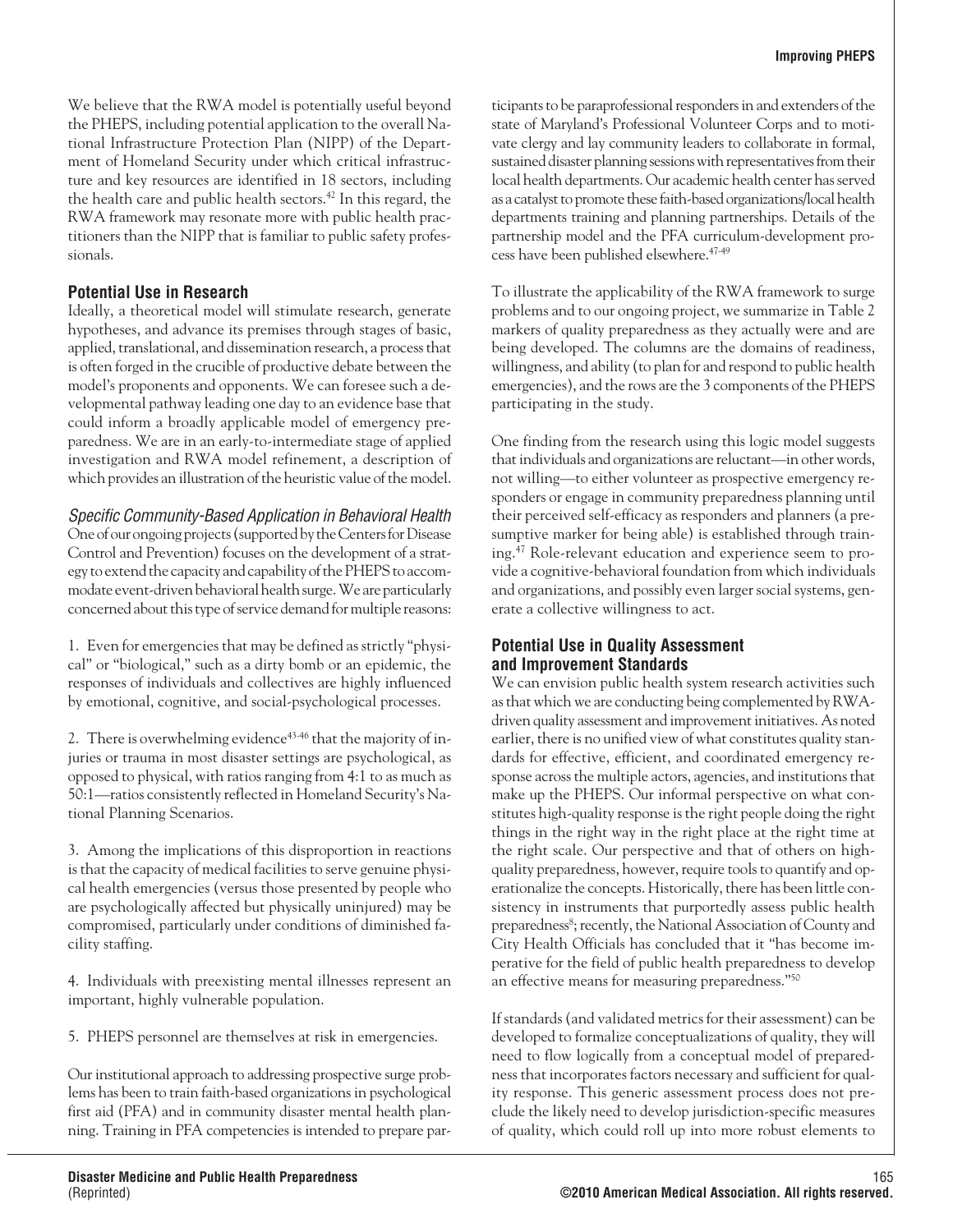#### **Improving PHEPS**

quantify the extent of adherence to quality standards of preparedness. Any conceptual framework likely will evolve as a result of broad discussion, tool development, trial application, information feedback, iterative advancement, and consensus building. Although the RWA framework will not necessarily follow this evolutionary course, it may represent a useful way to initiate a dialogue that could directly lead to a standardized quality-assurance system or inform extant initiatives to develop one. Along the latter lines, members of the Public Health Accreditation Board have recently approved and issued for vetting formal local domains, standards, measures, and scoring guidance to support the development of a national, voluntary accreditation program for public health departments (http://www .phaboard.org). The Public Health Accreditation Board initiative is not specific to preparedness; however, the National Association of County and City Health Officials's Project Public Health Ready, conducted in cooperation with the Centers for Disease Control and Prevention, is a preparedness-focused program through which state and county health departments can endeavor to meet national public health preparedness standards.<sup>51</sup>

### **Illustration of Possible Stages and Steps**

We can envision broad-based application of RWA to the PHEPS entailing a progression from characterization to guidance, standards setting, gap analyses, and, potentially, accreditation of agencies and ultimately the entire system. A neutral leader/ convener could be funded to organize, coordinate, and facilitate the following basic steps of a staged plan to explore the feasibility of the model:

1. Convert RWA constructs to sector-specific preparedness standards and benchmarks.

2. Identify the discrete sectors that have a stake in emergency preparedness.

3. Assemble stakeholders in each sector to discuss the model, brainstorm ideas, and reach consensus on how criteria for each of the RWA elements may be operationalized for their respective organizational missions.

4. Convert/customize the criteria to organization- and sectorspecific benchmark statements.

5. Develop objective descriptors that denote or can serve as

# **TABLE 2**

| RWA Markers of Preparedness for a High-Quality Emergency Response, by PHEPS Stakeholders Collaborating in a CDC-Funded<br><b>Research Project</b> |                                                                                                                                                                                                                                                                                                                                     |                                                                                                                                                                                                                                                                                                                |                                                                                                                                                                                                                                  |  |
|---------------------------------------------------------------------------------------------------------------------------------------------------|-------------------------------------------------------------------------------------------------------------------------------------------------------------------------------------------------------------------------------------------------------------------------------------------------------------------------------------|----------------------------------------------------------------------------------------------------------------------------------------------------------------------------------------------------------------------------------------------------------------------------------------------------------------|----------------------------------------------------------------------------------------------------------------------------------------------------------------------------------------------------------------------------------|--|
| <b>PHEPS component</b>                                                                                                                            | <b>Ready</b>                                                                                                                                                                                                                                                                                                                        | Willing                                                                                                                                                                                                                                                                                                        | Able                                                                                                                                                                                                                             |  |
| <b>LHDs</b>                                                                                                                                       |                                                                                                                                                                                                                                                                                                                                     |                                                                                                                                                                                                                                                                                                                |                                                                                                                                                                                                                                  |  |
| 4 LHDs in rural Maryland                                                                                                                          | LHDs possess vital contact and re-<br>source information abstracted from<br>FBO-developed disaster plans <sup>a</sup> ;<br>LHDs have a cadre of faith leaders<br>serving on disaster advisory boards                                                                                                                                | LHD emergency planners are willing to<br>mediate/coordinate regionwide sharing<br>of human and material resources<br>(based on preestablished mutual-aid<br>agreements)                                                                                                                                        | LHD representatives have been<br>trained in disaster mental<br>health interventions; ability to<br>deploy emergency resources is<br>enhanced by FBO information<br>provided in joint planning ses-<br>sions                      |  |
| <b>AHC</b>                                                                                                                                        |                                                                                                                                                                                                                                                                                                                                     |                                                                                                                                                                                                                                                                                                                |                                                                                                                                                                                                                                  |  |
| Johns Hopkins School of Public Health;<br>Johns Hopkins School of Medicine;<br>Johns Hopkins Hospital and Health<br>System                        | AHC response readiness is increased<br>during emergencies through MOUs<br>identifying key contacts at and re-<br>sources available from FBOs in<br>immediate geographic area of<br>Johns Hopkins Hospital                                                                                                                           | Emergency management administrator of<br>Johns Hopkins Hospital and faculty<br>members are willing to conduct train-<br>ing sessions in disaster planning and to<br>continue to develop AHC/FBO mutual<br>aid agreements                                                                                       | Hospital's ability to serve genuine,<br>disaster-related medical needs<br>of community is enhanced<br>because psychologically af-<br>fected but physically uninjured<br>people are more likely to seek<br>out PFA-trained clergy |  |
| <b>FBOs</b>                                                                                                                                       |                                                                                                                                                                                                                                                                                                                                     |                                                                                                                                                                                                                                                                                                                |                                                                                                                                                                                                                                  |  |
| Individual FBO members                                                                                                                            | Individual clergy members are available<br>to provide emergency PFA services<br>when called on through state<br>ESAR/VHP registry; selected indi-<br>viduals are ready to serve NIMS-<br>identified roles for FBO; families<br>have stockpiles of water, food, first<br>aid kits, etc                                               | Individual PFA-trained clergy are willing to<br>submit formal applications to Maryland<br>Dept of Health and Mental Hygiene for<br>approval as volunteers in state's ESAR/<br>VHP and to be listed on a volunteer call<br>list                                                                                 | Clergy members have enhanced<br>skills as first responders fol-<br>lowing participation in a<br>competency-based training<br>curriculum in disaster ministry<br>and PFA                                                          |  |
| FBO community, facilities, and leader-<br>ship (eq. pastors, lay ministers)                                                                       | FBOs have completed community di-<br>saster preparedness plans that<br>identify who will do what, when,<br>under various emergency sce-<br>narios; available resources of com-<br>munities are catalogued; all FBO<br>leaders now have contact informa-<br>tion facilitating immediate access to<br>EMS, EMA, LHD, fire, and police | FBOs willing to make special effort to safe-<br>guard welfare of community's at-risk<br>populations in disasters (eg, each FBO<br>has 1 volunteer who has formal title of<br>Disaster Mental Health Coordinator<br>committed to maintaining contact in-<br>formation for all county mental health<br>agencies) | FBO leaders and their communities<br>have new knowledge and skills<br>in disaster response (with in-<br>tention to augment same<br>through drills and exercises)                                                                 |  |

EMA=emergency management agency; EMS=emergency medical services; ESAR/VHP=Emergency System for Advance Registration of Volunteer Health Professionals; FBOs=faithbased organizations; LHDs=local health departments; MOU=memoranda of understanding; NIMS, National Incident Management System; PFA=psychological first aid. a Plan content is organized as follows: general assumptions, roles and responsibilities, operations and response (with SWOT [Strengths, Weaknesses, Opportunities, and Threats] analysis), communications, preparedness tools and resources, and plan evaluation.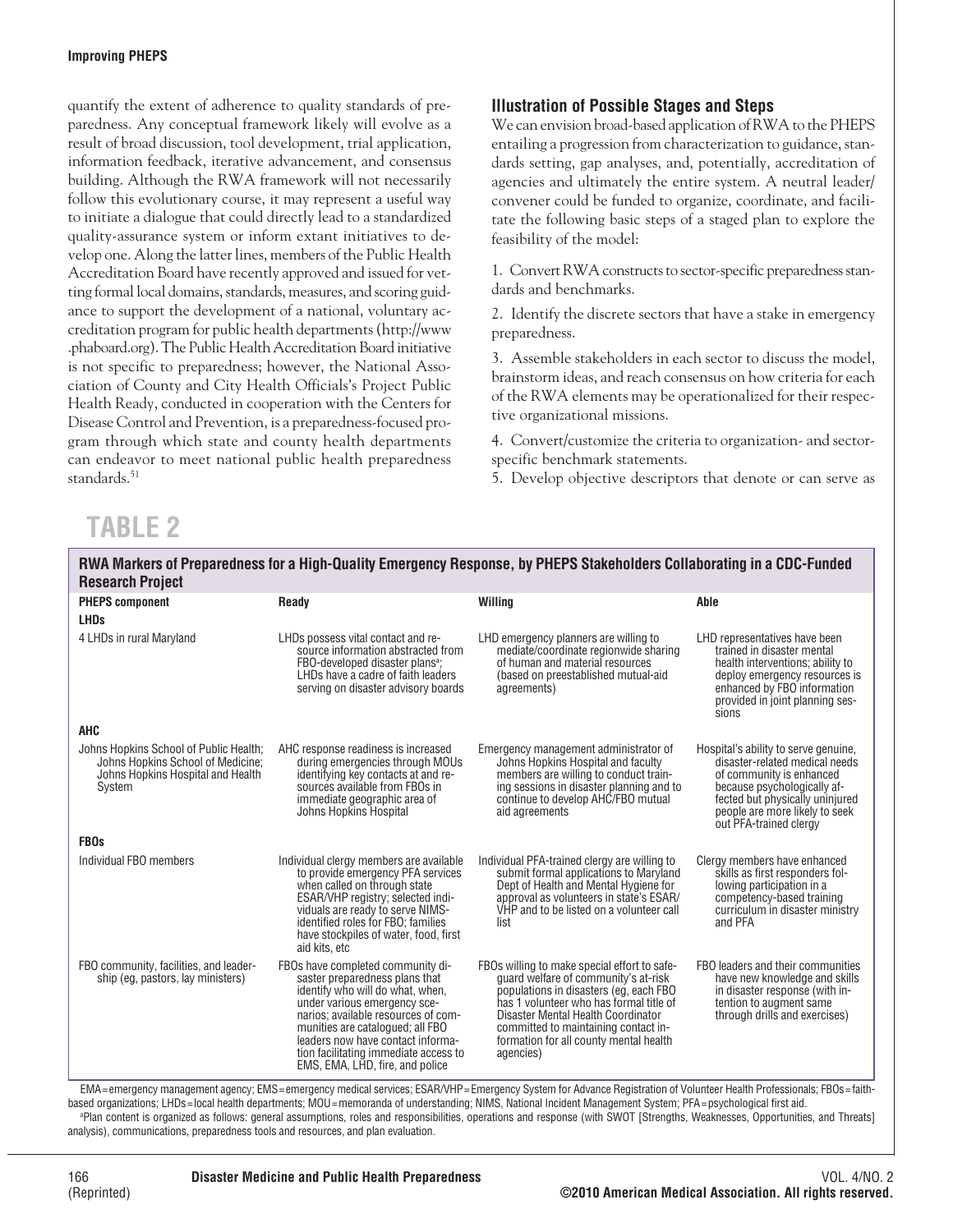markers for those benchmarks. (By "objective," we mean statements worded in a manner that would allow a neutral observer/ reviewer to infer level of compliance with the sample descriptors of a given benchmark [eg, "full compliance," "partial compliance," "noncompliance"].)

6. Draft, validate, and refine sector-specific benchmark measurement tools.

7. Develop tools to quantify the process described in item 1.

8. Invite stakeholders from other sectors to evaluate all intrasector efforts from a systems-based, intersector standpoint.

9. Apply tool(s) to selected organizations, agencies, and institutions, and gather feedback data on strengths, weaknesses, and opportunities for improvement.

10. Revise, refine, and ultimately establish the validity and reliability of the tool and the metrics derived from them; continually seek to eliminate any conceptual or operational flaws.

11. Finalize the consensus-based standards and develop/ disseminate guidance.

12. Codify guidance/standards, elements, and tools.

13. Distribute the materials and protocol for broad application and improvement, including the development of more useful approaches to all-hazards education, training, drills, and exercises.

These stages and steps represent a human enterprise involving numerous stakeholders generating and consolidating information in multiple ways, including reviewing prior work so that the relevant efforts of others can be built upon. Other fundamental activities to advance the RWA or any alternative model include convening planning sessions; conducting both open and targeted feedback mechanisms; assembling nationally recognized experts and technical advisors from diverse sectors; convening panels and workgroups in specialty areas of preparedness; and presenting and honing the model at established national, regional, and state meetings of key stakeholder groups.

Finally, we believe that certain basic values and principles would be useful to guide the initial process. These include keeping efforts simple; aiming for incremental but continuous improvements; focusing on key levers of influence (eg, applying stateof-the-art/science methods for teaching core competencies); identifying cross-cutting themes (eg, safeguarding at-risk populations, using current information technology); and ensuring coordinated emergency response by soliciting extrasector input on all intrasector planning efforts. A similar cross-sector, multimodal strategy was used successfully to generate input for a consensus-based national agenda for behavioral health workforce development.52

### **CONCLUSIONS**

We propose that a comprehensive set of prerequisites for preparedness can be generated and organized under the combined terms *readiness*, *willingness*, and *ability*, and that the ensemble of associated assessment metrics constituting an index of quality of preparedness could be applied throughout the public health emergency preparedness system. We envision formal standards for high-quality emergency response being developed through a longitudinal process involving input of stakeholder time and talents at the individual, community, organization, and system levels. We believe our framework has the potential advantages of conceptual simplicity, functional practicality, broad applicability, and ready testability. Furthermore, it conveys the benefits of both uniform conceptual language and diverse constituency representation. Whether the RWA model per se is suitable, we believe the stakes are too high to delay engaging in a sustained dialogue to craft a national blueprint for coordinating quality-improvement activities in the PHEPS.

Received for publication September 8, 2009; accepted March 12, 2010.

### **About the Authors**

**Author Affiliations:** O. Lee McCabe, Daniel J. Barnett, and Jonathan M. Links are with the Center for Public Health Preparedness, Preparedness and Emergency Response Research Center, Johns Hopkins University Bloomberg School of Public Health. Henry G. Taylor is with the Center for Public Health Preparedness, Preparedness and Emergency Response Center, Department of Health Policy and Management; Health Department, Cecil County, Maryland.

**Correspondence:** Address correspondence and reprint requests to Dr O. Lee McCabe, Department of Mental Health, Johns Hopkins Hampton House, 624 N Broadway, Suite 390, Baltimore, MD 21205 (e-mail: lmccabe@jhsph.edu).

This work was supported by Centers for Disease Control and Prevention grants U90TP324236 and 1P01TP000288.

**Authors' Disclosures:** The authors report no conflicts of interest.

**Acknowledgments:** The authors appreciate the critical review of the manuscript provided by Helaine W. Rutkow, JD, MPH, PhD Cand, Department of Health Policy Management, Johns Hopkins Bloomberg School of Public Health.

### **REFERENCES**

- 1. Institute of Medicine Committee for the Study of the Future of Public Health. *The Future of Public Health*.Washington, DC: National Academy Press; 1988.
- 2. Institute of Medicine Committee on Assuring the Health of the Public in the 21st Century. *The Future of the Public's Health in the 21st Century*. Washington, DC: National Academies Press; 2003.
- 3. Institute of Medicine Committee on Educating Public Health Professionals for the 21th Century. *Who Will Keep the Public Healthy? Educating Public Health Professionals for the 21st Century*.Washington, DC: National Academies Press; 2003.
- 4. Stoto MA, Abel C, Dievler A; Institute of Medicine. *Healthy Communities: New Partnerships for the Future of Public Health*. Washington, DC: National Academy Press; 1996.
- 5. Pandemic and All-Hazards Preparedness Act, Pub L No. 109-417,§101 *et seq,* Dec 19, 2006.
- 6. Hodge JG Jr, Gostin LO, Vernick JS. The Pandemic and All-Hazards Preparedness Act: improving public health emergency response. *JAMA*. 2007;297:1708-1711.
- 7. Shine K. Research priorities in emergency preparedness and response for public health systems. Institute of Medicine Web site. http://www.iom.edu /CMS/3740/48812.aspx. Published January 22, 2008. Accessed September 3, 2009.